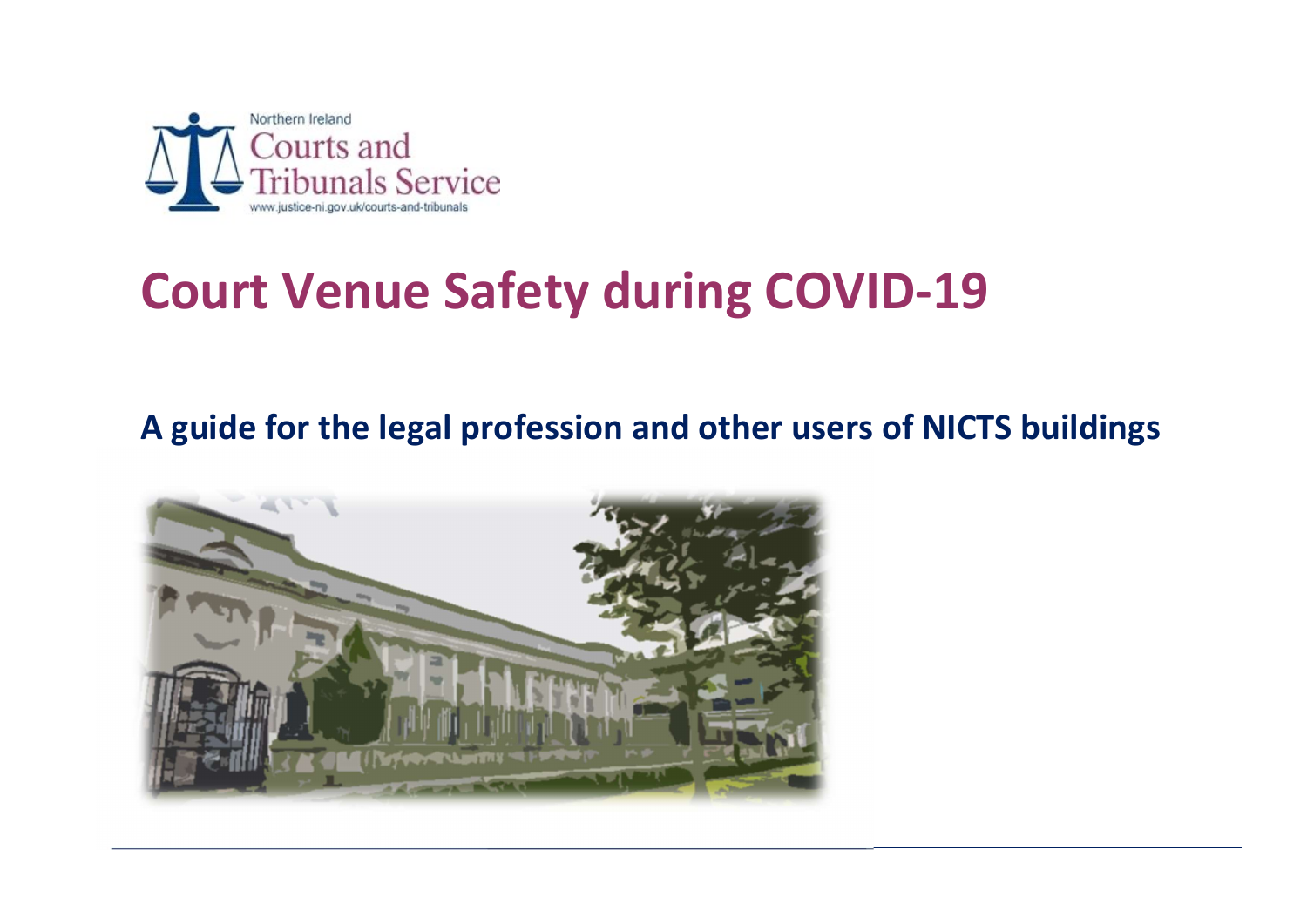## NICTS arrangements for making our venues Covid Secure

As part of our response to coronavirus (COVID-19), we are taking additional precautions to make sure we keep our court and tribunal buildings safe, secure and clean.

For our regular court and tribunal users, you'll notice some changes. We've developed this guidance so you know what to expect. We'll keep updating this over time, as Government guidelines change.

NICTS has a corporate responsibility to take all reasonably practicable measures to implement a safe working environment during the current emergency, but equally, all NICTS staff and visitors have a collective responsibility to follow instructions regarding safe working practices.

As an Agency, NICTS understands how important it is to ensure that our venues are safe whenever they are open during the coronavirus outbreak. In this document, we will set out the measures that we have implemented, and describe the steps that you need to follow to be safe when visiting our venues.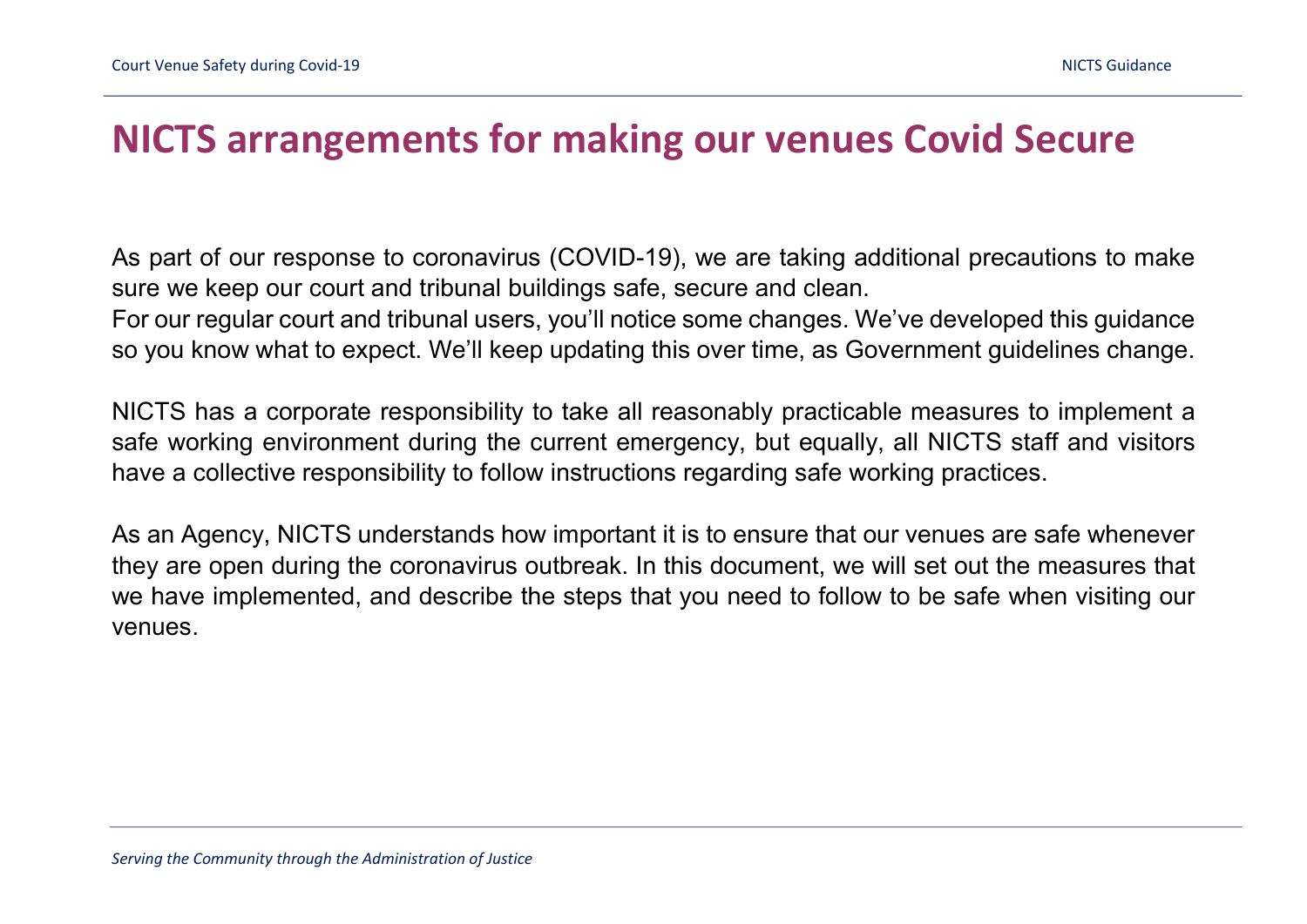## NICTS Covid Secure Checklist

|                | To ensure your safety, NICTS will:                                                                                                                                                                                                                                                                                                                                                                | To ensure your safety, you should:                                                                                                                                                                                                                                                                                                                                                                     |
|----------------|---------------------------------------------------------------------------------------------------------------------------------------------------------------------------------------------------------------------------------------------------------------------------------------------------------------------------------------------------------------------------------------------------|--------------------------------------------------------------------------------------------------------------------------------------------------------------------------------------------------------------------------------------------------------------------------------------------------------------------------------------------------------------------------------------------------------|
| 1              | Minimise the risk of exposure to coronavirus, by:<br>Undertaking Covid Secure Risk Assessments for all NICTS<br>venues, and, where appropriate, individual courtrooms<br>Facilitating home working for all NICTS staff who can work<br>from home<br>Ensuring that NICTS staff who have symptoms of coronavirus<br>will not come to work<br>Providing all NICTS staff with working safely guidance | Not attend any NICTS venue if you are displaying any of the<br>symptoms of COVID-19<br>Only visit an NICTS venue when you have an essential reason, and<br>remain there for no longer than necessary<br>Read the Covid Secure Risk Assessments for the building, and be<br>aware of the measures that have been introduced<br>Follow the direction of NICTS staff and G4S security officers            |
| $\overline{2}$ | Minimise the risk of surface transmission of coronavirus, by:<br>Amending our cleaning regime to focus on touch points<br>Upgrading our cleaning products to meet PHA guidance<br>Ensuring adequate supplies of warm water and soap in our<br>washroom facilities<br>Providing additional hand sanitizing facilities at key locations<br>throughout our buildings                                 | Wash your hands with soap and water when you can. This is the most<br>effective way of cleaning your hands. You will also be allowed to bring<br>your own hand sanitiser in to the court.<br>Use the additional hand sanitizing facilities that have been provided<br>Let a member of NICTS staff know if you notice that sanitary supplies<br>are low.<br>Avoid touching anything you do not need to. |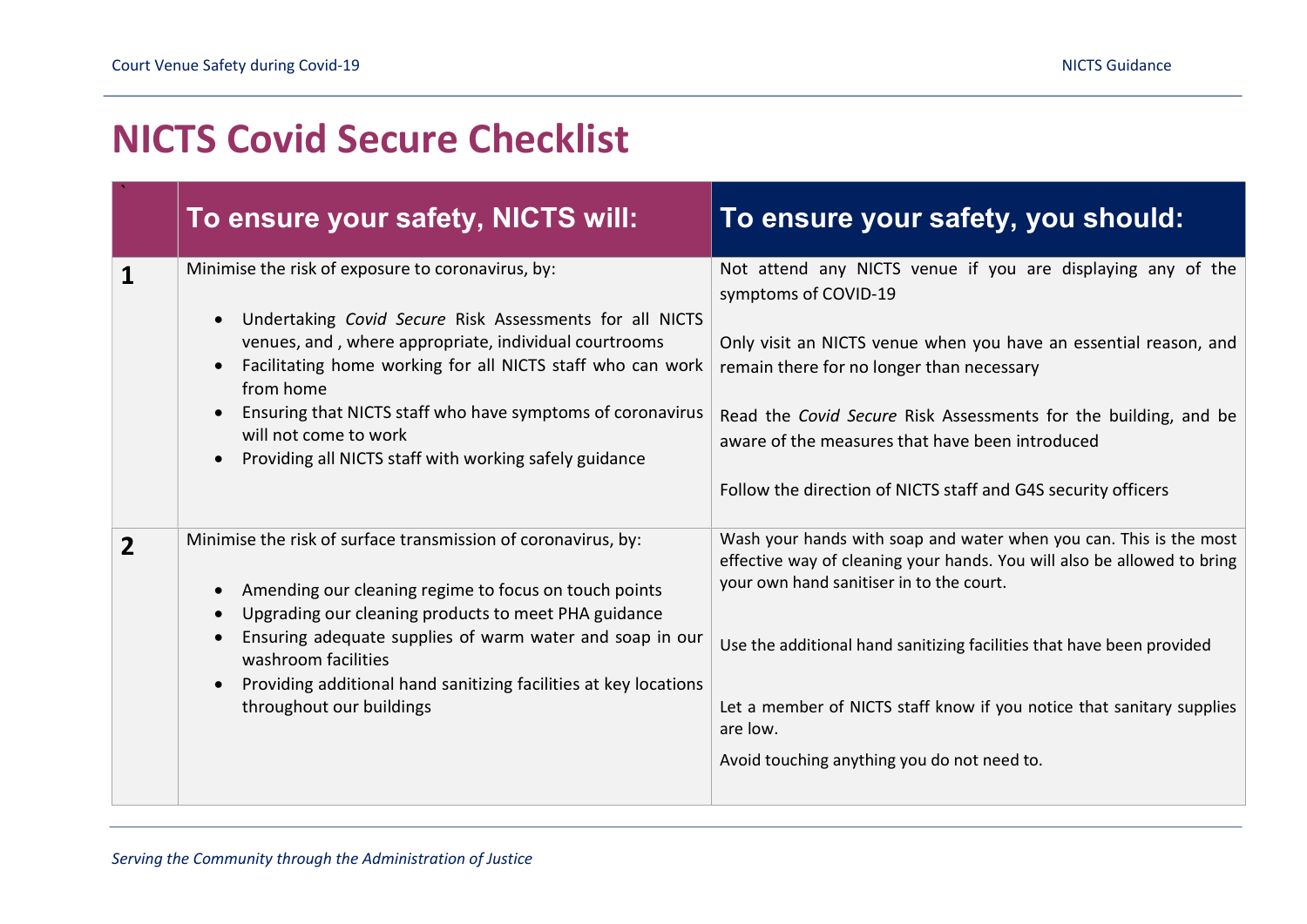|                         | To ensure your safety, NICTS will:                                                                                                                                                                                                                                                                                                                                                                                             | To ensure your safety, you should:                                                                                                                                                                                                                                                                                     |
|-------------------------|--------------------------------------------------------------------------------------------------------------------------------------------------------------------------------------------------------------------------------------------------------------------------------------------------------------------------------------------------------------------------------------------------------------------------------|------------------------------------------------------------------------------------------------------------------------------------------------------------------------------------------------------------------------------------------------------------------------------------------------------------------------|
| 3                       | Minimise the risk of airborne transmission of coronavirus, by:<br>Implementing social distancing measures throughout our<br>buildings to ensure 2 metre separation between individuals<br>Displaying signage to indicate how you can maintain social<br>distancing<br>Displaying signage to indicate the maximum capacities of<br>rooms<br>Adjusting our mechanical ventilation systems to maximise the<br>supply of fresh air | Observe the social distancing measures that have<br>been<br>implemented, and follow the directions on the signage that is<br>displayed<br>Not remove any signage or hazard tape<br>Maintain a safe 2 metre distance from other people in the building<br>Follow the direction of NICTS staff and G4S security officers |
| $\overline{\mathbf{4}}$ | Ensure social distancing on arrival by:<br>Providing hand sanitizing facilities at entry points<br>Providing facilities to queue, while maintain social distance<br>Changing our search procedures to allow repeated passes<br>through the Archway Metal Detector<br>Undertaking manual searches from the side or rear                                                                                                         | Arrive with plenty of time to spare to pass through security, and allow<br>extra time for queuing.<br>Ensure that you place all belongings through the baggage scanner<br>where available<br>Show respect to the Court Security Officers and recognise that their<br>work keeps us all safe                            |

,我们也不会有什么。""我们的人,我们也不会有什么?""我们的人,我们也不会有什么?""我们的人,我们的人,我们的人,我们的人,我们的人,我们的人,我们的人,我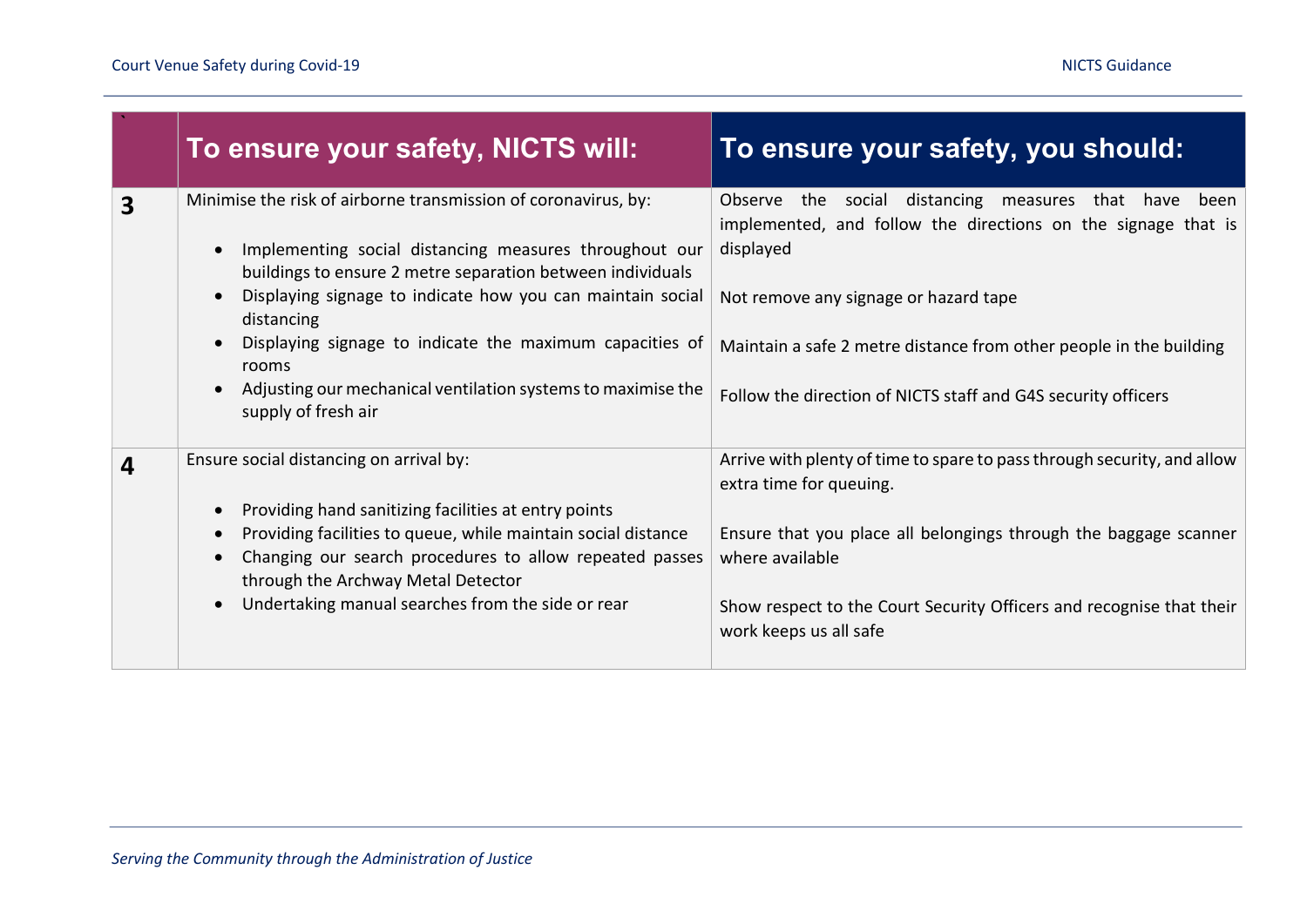|   | To ensure your safety, NICTS will:                                                                                                                                                                                                                                                                                                                                                                                                                                                                                                                                                             | To ensure your safety, you should:                                                                                                                                                                                                                                                           |
|---|------------------------------------------------------------------------------------------------------------------------------------------------------------------------------------------------------------------------------------------------------------------------------------------------------------------------------------------------------------------------------------------------------------------------------------------------------------------------------------------------------------------------------------------------------------------------------------------------|----------------------------------------------------------------------------------------------------------------------------------------------------------------------------------------------------------------------------------------------------------------------------------------------|
| 5 | Ensure social distancing within courtrooms by:<br>Indicating the maximum occupancy of courtrooms<br>Providing signage to indicate which seats are available<br>Providing screening at the Bench and Clerk<br>$\bullet$<br>Limiting movement within the courtrooms<br>Designating separate doors for entry and exit<br>Issuing protocols for specific court hearings where necessary<br>We might need to use more than one courtroom where the capacity<br>of the room does not meet the needs of the hearing. Where this is<br>the case, we will link the courtrooms using digital technology. | Understand that the typical familiar courtroom seating layouts may<br>have changed<br>Follow the direction of NICTS staff and G4S security officers when<br>entering and leaving the courtrooms<br>Observe any hearing specific courtroom protocols<br>Not remove any signage or hazard tape |
| 6 | Ensure social distancing within other rooms, by:<br>Indicating the maximum occupancy of rooms<br>$\bullet$<br>Providing signage to indicate which seats are available<br>Removing seats where necessary<br>We might need to use more than one room where the capacity of the<br>room does not meet the needs of the court user. Where this is the<br>case, we will link the rooms using digital technology.                                                                                                                                                                                    | Understand that familiar practice and procedures may have to<br>change to comply with social distancing<br>Not remove any signage or hazard tape<br>Follow the direction of NICTS staff and G4S security officers<br>Observe any one way walking systems or queues                           |

and the control of the control of the control of the control of the control of the control of the control of the